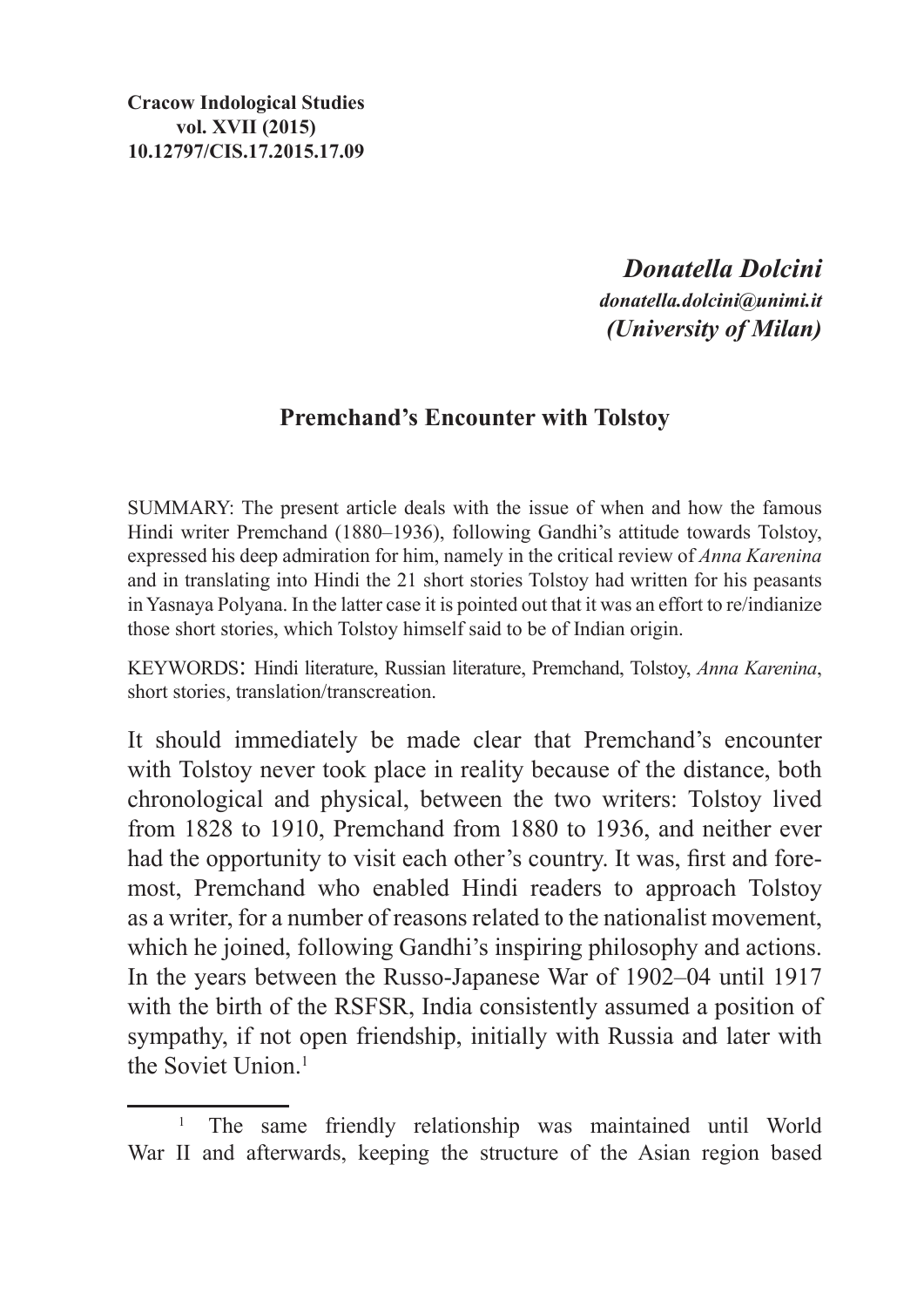Among the events that intensified this relationship is the brief correspondence between Tolstoy and Gandhi,<sup>2</sup> who was active in South Africa on a front that was not only political but also social. One should also remember the great admiration which Gandhi felt for the Russian aristocrat, who was so generous in educating his peasants and renouncing the privileges he had by birth. This is not the place to explore the scope of all these matters; we can only emphasize Gandhi's enthusiastic attitude towards both Tolstoy's activity as a teacher of the peasant children at Yasnaya Polyana and his literary works, which served as a spur to Indian literature during the struggle for independence. In short, Tolstoy became in India a kind of an iconic figure, representing free and selfless benevolence, all the more appreciable as a European who endorsed social and educational aims which unexpectedly corresponded to the ideals of the Indian tradition as the nationalist movement was revitalizing: the recovery of the past values, the affirmation of human dignity quite apart from the situation of birth, the acceptance of new rules of civil life, and higher standards of knowledge based not so much on morality and religion but rather on the faith in the humanity itself.

## **The review of** *Anna Karenina*

Premchand, who remained a Gandhian for most of his life,<sup>3</sup> followed Mahatma's attitude in his esteem for Tolstoy. He regarded the great Russian as a kind of wizard of the pen, as he stated in his 1933 review of Tolstoy novel *Anna Karenina*:

on the alliances between different states, including the two blocs with powercenters in the USA and the USSR.<br><sup>2</sup> It consists of only seven letters: four from Gandhi and three from Tolstoy,

written in 1909–1910. See Bori & Sofri 1985. Also note that in honour of Tolstoy, Gandhi called his first community in South Africa the "Tolstoj Farm" (1910–1913).

<sup>3</sup> He broke away in part only in 1935, joining the group of progressive writers (*pragativādī*), with a more left-wing orientation.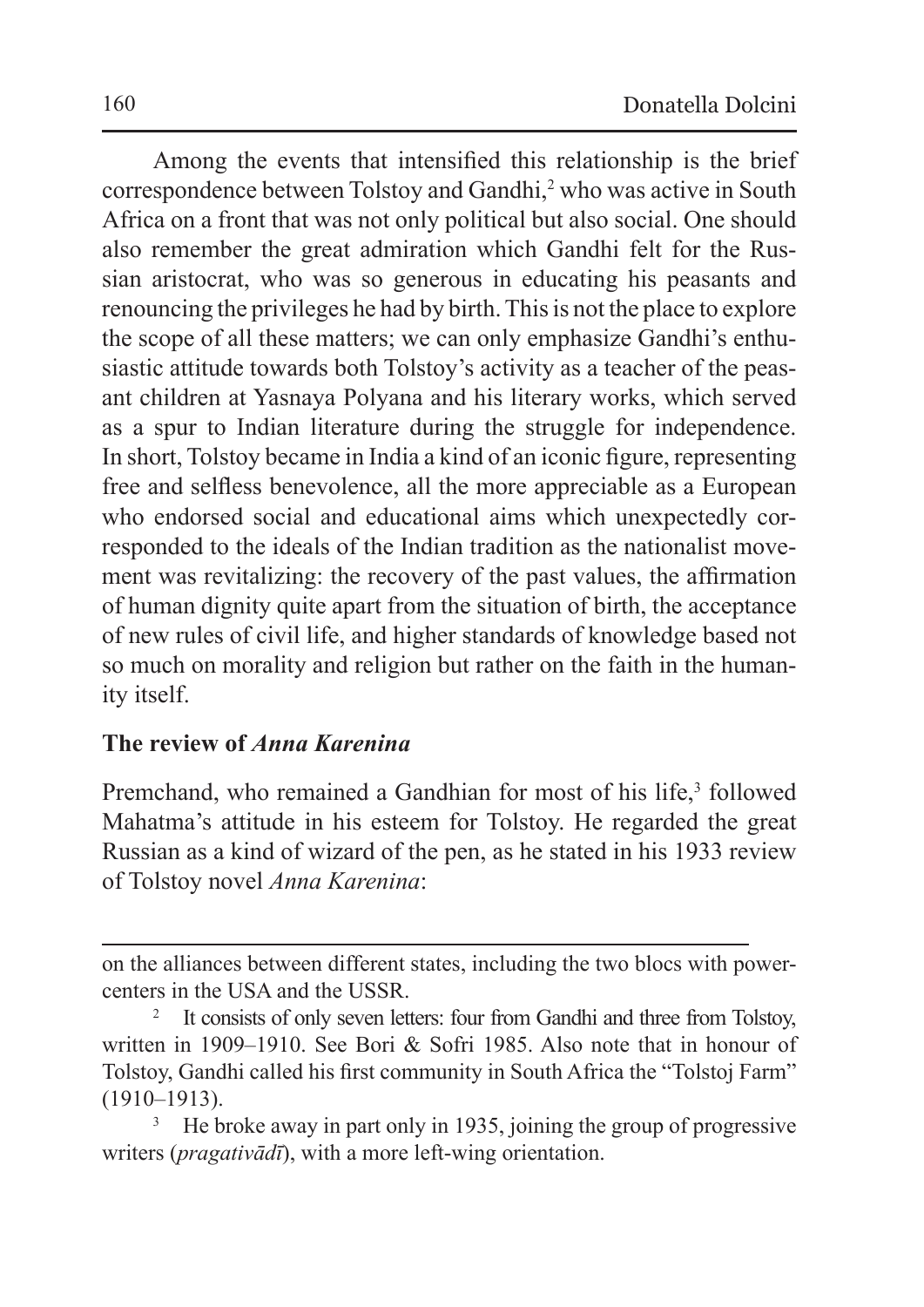His compositional skills and imagination were beyond human. There is no fraction or part of life on which his sharp eyes did not rest. And when something came into his mind, it ended by exceeding the limits of the human. He was able to depict with the same greatness and the same truth a picture of the upper layers of society as well as one of the lower ones, without falling into stereotypes or any sign of ignorant inexperience (...).Take *War and Peace*: there are thousands of characters, each with his or her own personality (...); all beneath his pen come to life, they begin to talk. They arouse your interest as if they were old acquaintances. His first book was printed in 1852 and the last in 1910: what he did not write in these sixty years of literary life! Novels, short stories, essays and political dramas, works of realism, he wrote everything and left his personality on everything. He had a revolution in his blood, that revolution which stimulated his literary creativity. There are few people in this world who (...) feel the need to gain knowledge through devotion (*sādhanā*) and self-sacrifice (*tāpa*). Tolstoy was one of these. His knowledge, his dedication, his spirit of sacrifice were born from his doubts and thoughts and mental conflicts, all experiences that were at the root of so much power and passion. Literary creation stemmed from the inner conflict, that conflict which never failed in Tolstoy. His was an age of revolutions, in which the echoes of the French one were still in the air. It was what his state wanted, what his birth's right to govern the men [subjected to him] wanted; yet at the same time his mental integrity and the determination of its mildness expected better in the near future. Now, the secret of his greatness lies precisely in this inner conflict. He was always eager to escape from the temptations of life. Repeatedly he promised to reform his conduct in the future, but often the desire [of the moment] forced him to break these resolutions and then make new ones. In his youth, the falsehood, wickedness, attachment to self-interest inherent in the soul, in religion, in society, in the sense of national belonging had begun to awaken his aversion. (Premchand 2002: 886-888).4

Premchand's analysis continues with the recognition that, in the long run, all that remained to Tolstoy was faith in human improvement, which had to take place primarily through education. The discussion included the assessment made by the Russian writer of the utility that people have in society, where "he who fails to obtain sustenance with physical labour has no place" (*ibid*.: 888).<sup>5</sup> This implies that artists and

<sup>&</sup>lt;sup>4</sup> All the translations from Hindi included in this article are done by me.

<sup>&</sup>lt;sup>5</sup> He also added: "His thoughts on the subject were completely socialist" (Premchand 2002: 888).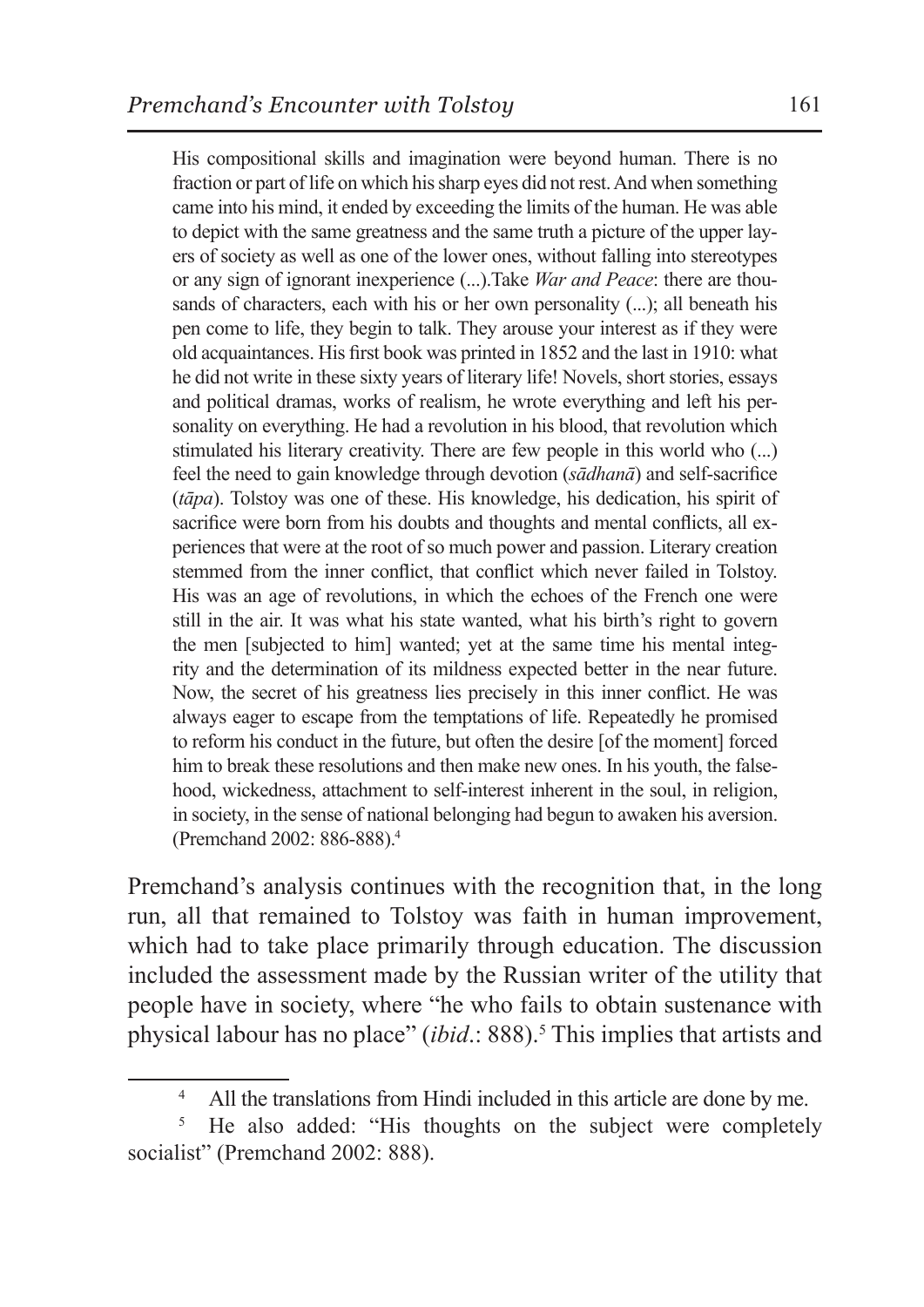writers, lawyers and doctors should be regarded as entirely superfluous, in fact that their presence in the civil society is a disaster. In particular, he focuses, albeit briefly, on Tolstoy's theory of art, which is based on the principle that "it is not art if it only gives pleasure to a few educated people. An art that does not have the ability to make a mark in the hearts of men is just a waste of time and wealth…" (*ibid*.). These ideas are also valuable in understanding Premchand's own theory of art—he developed them in his essays on the composition of novels, short stories and literature in general.<sup>6</sup>

The important side of Tolstoy's personality, for Premchand, was connected to his military career. It is a well-known fact that the army- and especially war-experiences brought him pain and sufferings rather than satisfaction and pride, given his pacifist ideas. On the other hand, exactly this experience made possible the creation of his universal masterpieces, such as, for example, *War and Peace*. And here we come closer to another part of Premchand's review of *Anna Karenina*, in which he introduced a comparison with *War and Peace*, judging it a novel of lesser scope but no less literary excellence, especially because of the subtle psychological investigation conducted on the protagonist: "It seems that in Tolstoy there is a hidden passion that enabled him to read the feelings that arise in her mind like an open book" (*ibid*.: 889).

What is also interesting to note is the praise that the Indian writer expresses regarding the introspection of the character's personality, which is yet another element testifying to the author's great artistic ability, as well as two notes, at first glance of secondary importance, in the criticism of the work. These are of particular relevance for our analysis. The review ends with a paragraph, containing a couple of very important observations on the relationship between the two writers:

I read this book some twenty years ago. (...) As I read it I felt the urge to see it translated into Hindi. It would be a wonderful thing. It is a great

<sup>6</sup> The main theoretical works of Premchand are: "Upanyās", "Kahānī kī kalā" (parts 1, 2, and 3), "Sāhitya kā uddeśya"; these and other articles are a part of his collection *Kuch Vicār* (Premchand 1965). See also: Dolcini 1997.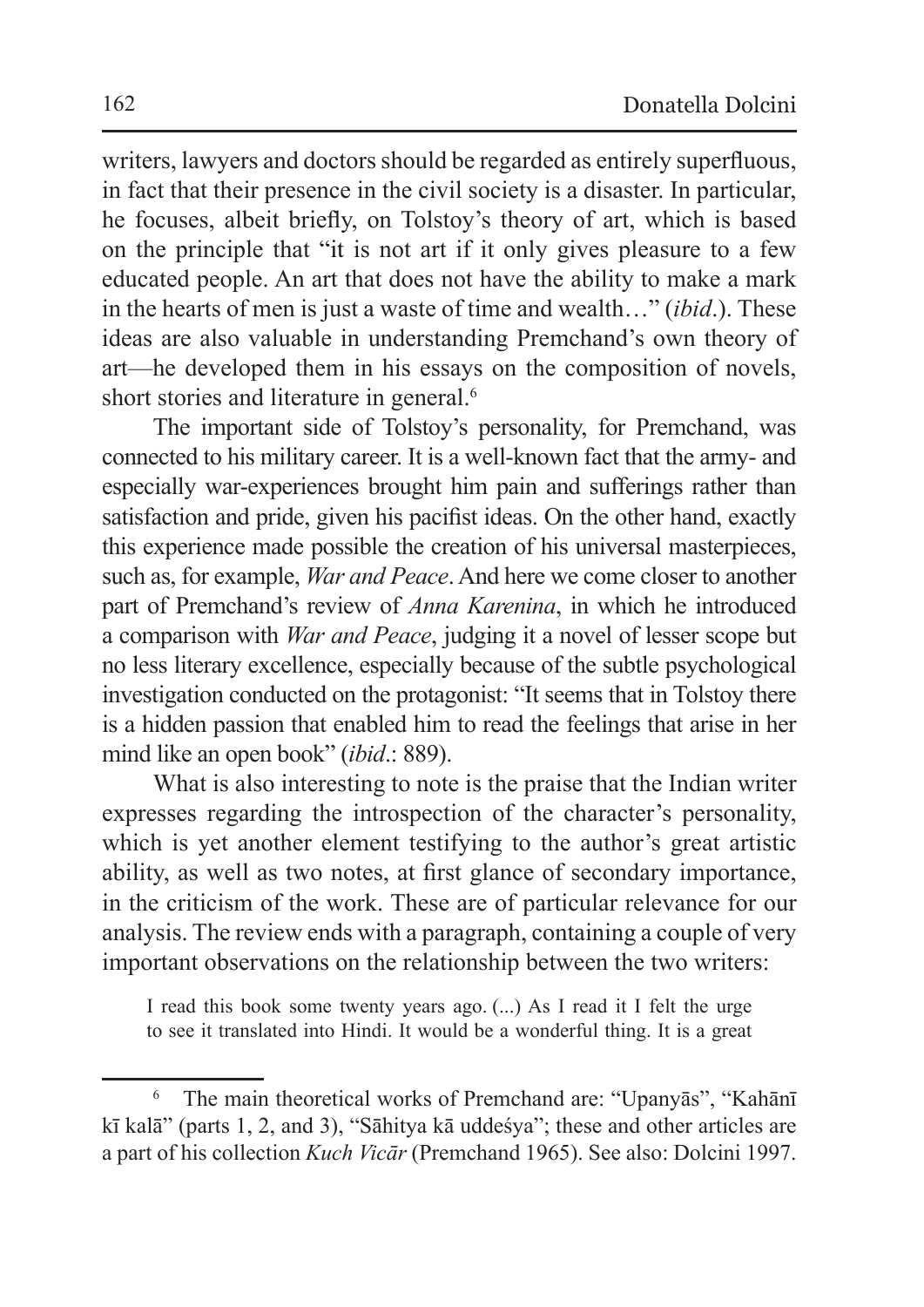pleasure that today the Messers.7 Chabinath and Vinod Kumar with the help of Vyāsa<sup>8</sup> have fulfilled my wish. (*Ibid*.)

We feel that this last part is of considerable interest because, as can be seen, it offers two clarifications that will be of great use for us later on in connection with other materials concerning Premchand's encounter with Tolstoy. It reveals, first of all, that Premchand must have read *Anna Karenina* in about 1913, apparently in an English translation, and, secondly, that in the 1920s there were Indian translators—the ones respectfully mentioned by Premchand, Chabinath (Pandey) and Vinod Kumar,<sup>9</sup> who were capable of translating a novel from Russian into Hindi.

## **The Hindi version of** *The Tales of Tolstoy* (*Talstāy kī kahāniyāṃ*)

Seeking to educate the peasants of his estate, or at least their children, Tolstoy conducted courses at Yasnaya Polyana, for which he wrote a number of texts, above all collections of short stories that had a strong educational impact on the pupils. In describing such collections, he labelled them as "Indian", explaining that most of them came from Indian sources,<sup>10</sup> which he had come across at the time of his early Oriental studies.<sup>11</sup>

<sup>10</sup> With the exception of "The Prisoner of the Caucasus" and "Seeking Freedom", taken from the *Four Reading Books*, which, in its turn, derived from *The ABC* (1872), Tolstoy's own invention based on his biographical material. Tolstoy himself pointed out that "Work, Death and Disease" was of Latin-American origin, and "Too Expensive" of French for, as C. Muschio reported in her lecture (see footnote 13), I feel that there might be small differences in the translation of the titles from Hindi to English.

<sup>11</sup> For a period he attended the courses in Sanskrit at the School of Oriental Languages of Kazan University. His penchant for India and its culture

<sup>7</sup> Translation of the epithets  $\hat{S}r\bar{\imath}$  and  $-j\bar{\imath}$ , both indicating respect.<br><sup>8</sup> Vyāsa is the legendary author of the *Mahābhārata*.

Unfortunately, no biographical information has been found on Chabinath and Vinod Kumar.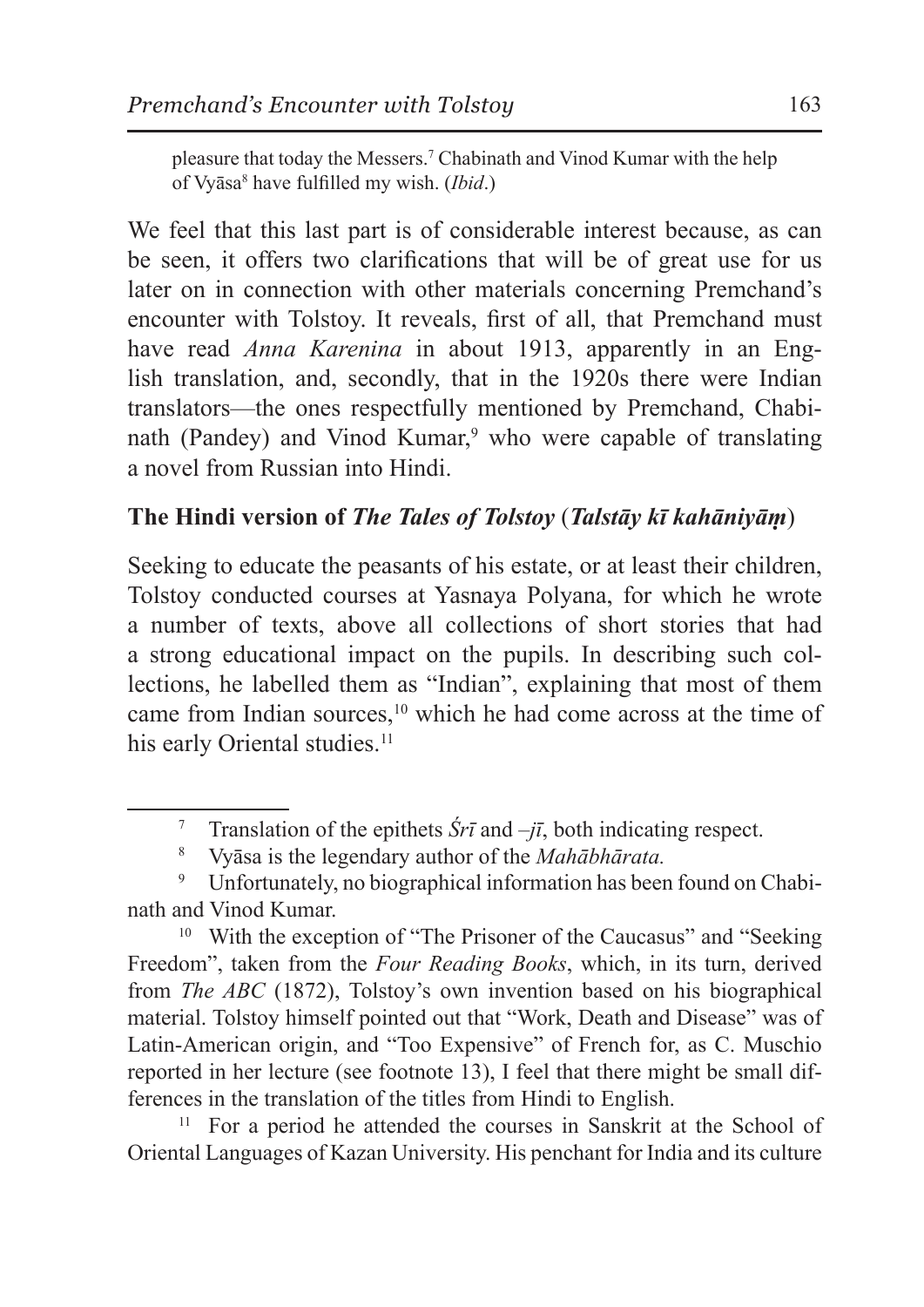It is known that in the late 19<sup>th</sup> century and the early decades of the  $20<sup>th</sup>$  century, the fastest growing genre of fiction in Indian literature was the short story. For Premchand, this genre was of paramount importance, in his own words, "the tale is written for ordinary people, who have neither money nor time" (Premchand 1965: 29), or "The short story in an instant, without wasting time, reveals a certain feeling of the soul" (*ibid*.: 44). A firm believer in the goodness of the short story for the education of the new Indian readers—no longer limited to the upper classes, but progressively being enlarged to other categories of public once unaccustomed to reading—and stimulated by his admiration for Tolstoy, in 1923 Premchand published in Hindi twentyone of the stories written by Tolstoy for the pupils at Yasnaya Polyana:12

are also visible from his interest in writing a work on the life and sayings of the Buddha and a similar on Krishna.

 $12$  Following the index of the volume we refer to (Premchand 1980), the corresponding titles in Hindi are: "Kṣamādān" ("The gift of forgiveness"), translated into Italian as "L'offerta del perdono"; "Rājpūt kaidī" ("The Rājpūt prisoner"), in It. "Il prigioniero rajput"; "Dhruv-nivāsī rich kā śikār" ("Polar bear hunting"), in It. "La caccia all'orso nordico"; "Manusya kā jīvan-ādhār kyā hai?" ("What is the base of the human life?"), in It. "Su che cosas basa la vita dell'uomo?"; "Ek cingāri ghar ko jalā detī hai" ("One single spark is enough for setting a house on fire"), in It. "Una scintilla dà fuoco alla casa"; "Do vṛddh puruṣ" ("Two old people"), in It. "Due vecchi"; "Prem meṃ Parmeśvar" ("Love is God's abode"), in It. "Dio sta nell'amore"; "Murkha Sumant" ("Sumant the idiot"), in It. "Sumant lo scemo"; "Dayālu swāmī" ("A merciful owner"), in It. "Il padrone misericordioso"; "Sukh tyāg meṃ hai" ("Happiness is in sacrifice"), in it. "La felicità sta nella rinuncia"; "Bāllīlā" ("Child game"), in It. "Gioco infantile"; "Bhūt aur roṭī" ("The fiend and the bread"), in It. "Il diavolo e il pane"; "Ek ādmī ko kitnī bhūmi cāhiye?" ("How much ground does a man need?"), in It. "Di quanta terra ha bisogno un uomo?"; "Aṇḍe ke barābar dānā" ("A grain like an egg"), in It. "Un chicco grande come un uovo"; "Dharma putra" ("The god-child"), in It. "Il figlioccio"; "Dayāmaya kī dayā" ("The compassion of a compassionate man"), in It. "La compassione del compassionevole"; "Surat kā cāy khānā" ("The tea-house in Surat"), in It. "La casa da tè di Surat"; "Mahaṅgā saudā" ("A high-priced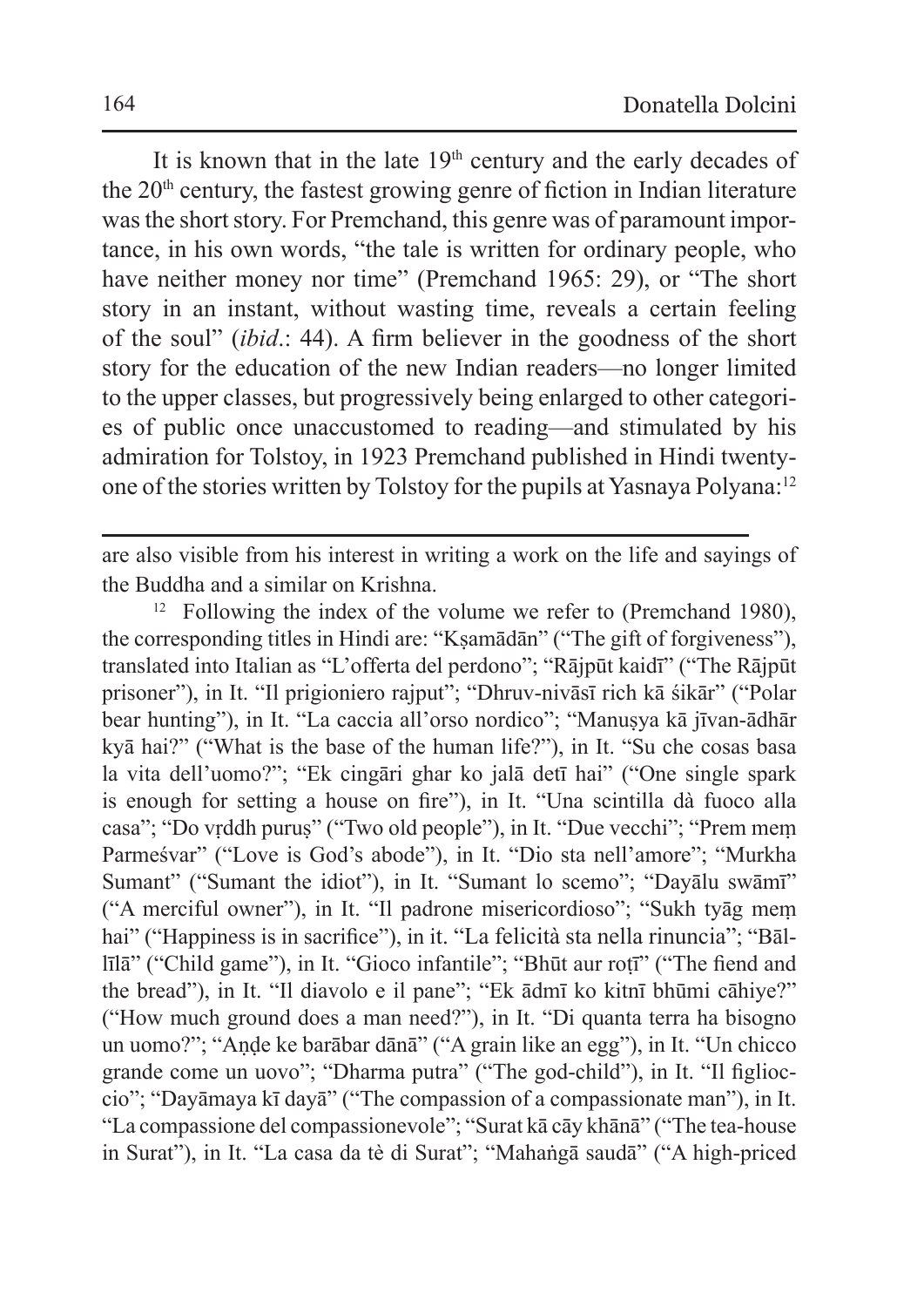"Bog pravdu vidit, da ne skoro skažet"; "Kavkazskij plennik"; "Oxota pušče nevoli"; "Čem ljudi živy"; "Upustiš' ogon' – ne potušiš'"; "Dva starika"; "Gde ljubov', tam i Bog"; "Skazka ob Ivane-durake i dvux ego brat'jax: Semene-vojne i Tarase-brjuxane, i nemoj sestre Malan'e, i o starom d'javole i trex čertenjatax"; "Vraž'e lepko, a bož'e krepko"; "Devčonki umnee starikov"; "Il'jas"; "Kak čertenok krajuš vykupal"; "Mnogo li čeloveku zemli nužno"; "Zerno s kurinoe jajco"; "Krestnik"; "Kajuščijsja grešnik"; "Suratskaja kofejnaja"; "Dorogo stoit"; "Assirijskij car' Asarxadon"; "Trud, smert' i bolezn'"; "Tri voprosa".

Although some critics<sup>13</sup> judge that this collection was not important in the context of Premchand's writings and is of little literary interest, we believe, on the contrary, that it was a significant and meaningful achievement, especially bearing in mind the impression that Tolstoy had made on the Indian nationalist movement. It is undeniable that these translation is only a minor literary accomplishment for Premchand, but one cannot help recognizing that he showed great spirit in undertaking this enterprise, being motivated by a high ideal.

merchandise"), in It. "Merce costosa"; "Rājā Dṛgpāl aur Candradev" ("King Dṛgpal and Candradev"), in It. "Il re Dṛgpal e Candradev"; "Rog aur Mṛtyu" ("Sickness and death"), in It "Malattia e morte"; "Tīn praśna" ("Three questions"), in It. "Tre domande".<br><sup>13</sup> There are only a few studies dedicated to Premchand and Tolstoy

in comparison with a large number on Tolstoy and India. It seems that the earliest one is "Review of Premchand's translation of L. Tolstoy's stories" by A.P. Barannikov, published in 1927 in Russian. As for the little consideration paid to this Premchand's work, we can say that, for example Dh. Verma (1963) placed them in the category of "Translations", while C. Muschio, in her lecture on "L. N. Tolstoj: Folk tales, Premcand and India" (Centro Culturale Italia-Asia, Milano 02/11/1997), spoke of it as a "transcript" or "re-telling". Perhaps "transposition", taken in its strict etymological meaning, appears the appropriate term, all the more that Premchand himself added a subtitle to this book: *Bhāratīya rūpantacakara*, i. e. "Indian transformation".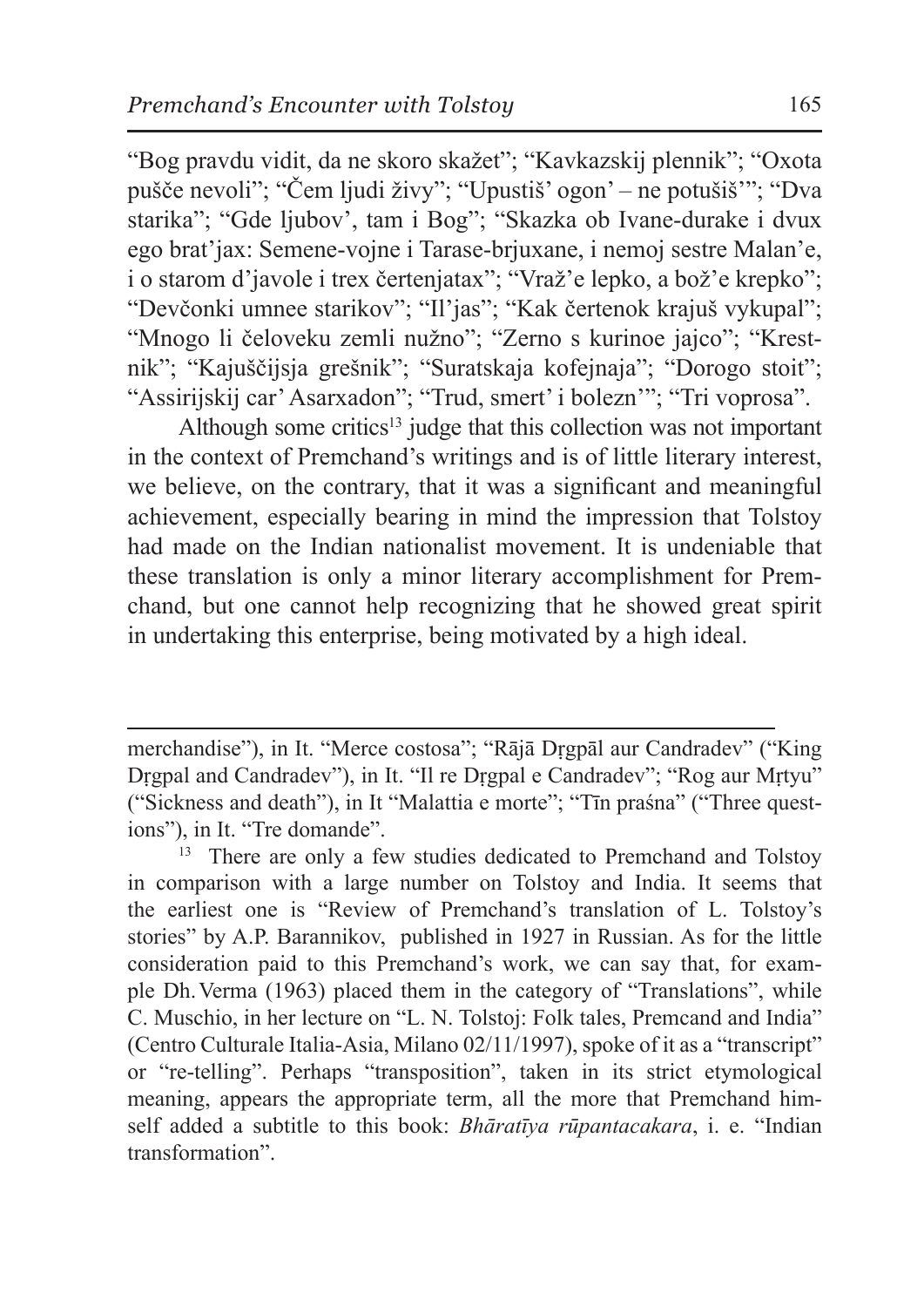The stories, while focusing on the characters common in the rural world, skirmishes inwartime or everyday events of thekind that appealed to Premchand,<sup>14</sup> have plots that generally bear a Christian stamp; moreover, the settings and human characters recall Russia in the first instance. Consequently, Premchand found—and it shows at many points—the need to create a kind of Indian patina, so as to restore these stories to their proclaimed origin. The result is a clear distortion, a kind of makeshift masking, which involved replacing names, situations and physical types, without, however, being very convincing; a diffused atmosphere that contrasts with the strains characteristic of the Indian writer, usually vibrant with situations that reveal the author's intimate  $involvement<sup>15</sup>$  in the events depicted.

This brings us back to the review of *Anna Karenina* and the doubts that could be resolved through the interpretation of its last paragraph. The first question is whether the translations of Tolstoy's works into English circulated in India fairly soon after the publication of the originals in Russia. The second is whether Premchand, for all his tireless and effective militancy in favour of Hindi (Dolcini 1980), had access to the texts in English. Basing on the above-mentioned review, we could suggest that the answer to both the questions is positive.

However, it is not decisive, and in fact gives rise to further questions, in particular about just how far Premchand felt free to indianise Tolstoy's writings. Then one would like to know to what extent he drew on the cooperation of other Hindi writers in his work on Tolstoy's stories, and finally, why he devoted himself to this undertaking.

The first question cannot be answered, since we do not know the exact publication from which Premchand came to know about

<sup>&</sup>lt;sup>14</sup> Compare, for example, the following sayings of Premchand: "The basis of literature is life", "The fundamental essence of the novel lies in highlighting the human and unravelling its mysteries", "What the writer has created is based on tangible experiences" (Premchand 1965: 8, 11, 47).

<sup>&</sup>lt;sup>15</sup> "It is the writer in person who speaks through the mouths of his characters" (*ibid*.: 11).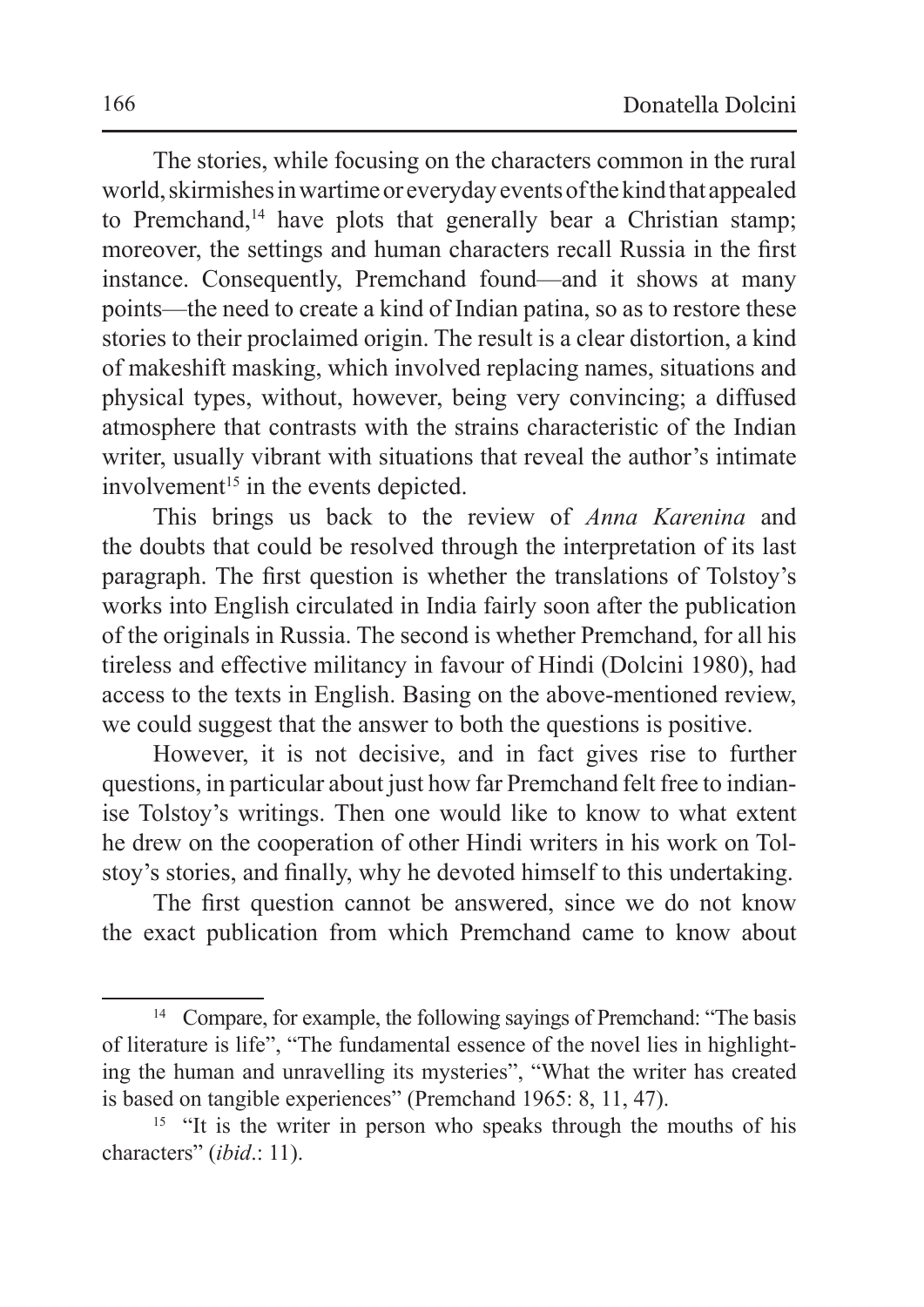Tolstoy's stories. On the second, the evidence suggests that in his review of *Anna Karenina* the assistance of colleagues who knew Russian must undoubtedly have been useful, at least in order to create a better Indian setting for the various events narrated.

As for the third, regarding Premchand's intentions, one could, perhaps, suggest that it may not be wrong to describe this project as Premchand's experiment in reconstructing a tradition.16 The greatest writer of Russia regarded the narrative heritage of India as a repository of wisdom, open to all the humanity, and treated it with great interest. This fact is acknowledged and cherished by many Indian nationalists, who, the proponents of the new independent India, believed with conviction $17$  that such and similar cultural exchange was a worthy cultural operation. This publication not only significantly increased the esteem and prestige of Tolstoy among Indian nationalists, but also consolidated his charisma in India, as he was recognized as a guru in the field of education and moral philosophy.

By transposing Tolstoy's collection in an Indian atmosphere, first and foremost created by the language understood by majority in the North of India, Premchand made sure that readers of all kinds were able to treasure it. His version was certainly off-key at various points, but more or less disguised, so as to be in some way attributable to an Indian source, nevertheless it could be seen as an instrument of education, that could produce development and harmony, in the first instance civil, and also human, that Tolstoy had worked

<sup>&</sup>lt;sup>16</sup> In this case, passing from an Indian origin, albeit disguised, to a Russian appropriation and then a return to India, however imperfect, might have exerted a particular fascination on a mentality like that of the Hindus, naturally inclined to see in the phenomena of the world a continuous, dynamic circularity of development.

<sup>&</sup>lt;sup>17</sup> "And we can still cherish the hope that  $(...)$  when the morning comes for cleansing the blood-stained steps of the Nation along the highroad of humanity, we shall be called upon to bring our own vessel of sacred water—the water of worship—to sweeten the history of man into purity..." (Tagore 1992: 76).